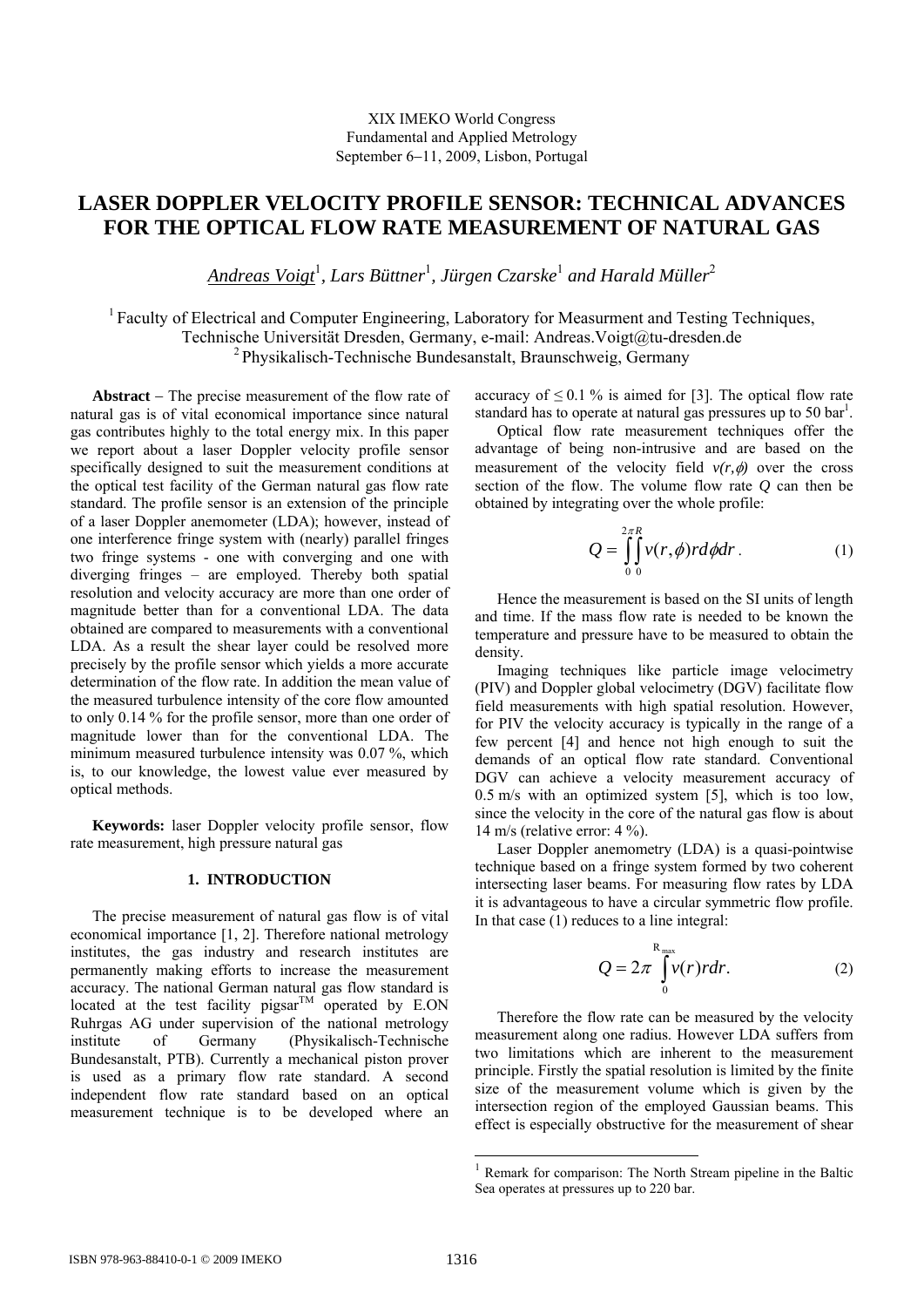layers where an averaging over the steep velocity profile occurs. Secondly the fringes of the interference system are not exactly parallel, but they show a spacing variation along the optical axis which is due to the curvature of the Gaussian beams. This effect leads to a decreased accuracy of the velocity measurement and hence to an inaccurately high measured value of the turbulence degree (*virtual turbulence*). Both effects are complementary to each other, since a strongly focused beam would yield a high spatial resolution but – due to the high wave front curvature – also a high virtual turbulence.

In order to overcome these drawbacks the laser Doppler velocity profile sensor [6] was developed. It is based on the employment of two fringe systems superimposed in the same measurement volume. This allows for the determination of both lateral particle velocity and axial position of the particle within the measurement volume. Therefore both spatial resolution and velocity accuracy are improved by more than one order of magnitude. The profile sensor introduced in this paper [7] was specially developed with a fiber optics based measurement head of 560 mm working distance to suit the requirements for the measurement at the flow rate test facility.

### **2. THE OPTICAL FLOW RATE TEST FACILITY**

In the used set-up of the optical flow rate test facility natural gas at a pressure of 50 bar flows through a nozzle of 63.6 mm diameter with a contraction ratio of 49:1. The flow created has a nearly flat top velocity profile with a turbulent shear layer of about 3 mm thickness, which contains between 5 % and 10 % of the volume flow. The flow is seeded by DEHS tracer particles with a mean diameter smaller than  $1 \mu m$ . A critical nozzle is used for controlling the flow rate to keep it constant. Two optical windows of 4 cm thickness made of borosilicate glass constitute the access for the sending optics and the forward scattering receiving optics of the profile sensor.



Fig. 1: Optical flow rate test facility with seeding section, nozzle, diffusor and critical nozzle scale

## **3. THE LASER DOPPLER VELOCITY PROFILE SENSOR**

The laser Doppler velocity profile sensor is based on an extension of the LDA principle. However, instead of one single fringe system with (nearly) parallel fringes two distinguishable superposed fringe systems – one with diverging, one with converging fringes – are utilized (Fig. 2). This fringe distortion is achieved by placing the beam waist in front of and behind the beam crossing region, respectively [6]. Calibration of the profile sensor consists in determining the fringe spacings  $d_1(z)$  and  $d_2(z)$  as a function of the axial position z. This is achieved by use of a mounted pinhole passing the measurement with known velocity and at known positions z. The calibration before the gas flow measurement was performed through a glass window identical to the installed windows. The spatial calibration function q is obtained as the quotient of the fringe spacings:

$$
q(z) = \frac{d_1(z)}{d_2(z)}.
$$
 (3)

A particle passing the measurement volume emits two burst signals with frequencies  $f_1$  and  $f_2$ , from which the axial particle position *z* can be obtained by use of the spatial calibration function:

$$
\frac{f_2}{f_1} = \frac{v/d_2(z)}{v/d_1(z)} = \frac{d_1(z)}{d_2(z)} = q(z).
$$
 (4)

The particle velocity is then obtained from the local fringe spacing:

$$
v = d_1(z)^* f_1 = d_2(z)^* f_2.
$$
 (5)

Thus the laser Doppler velocity profile sensor facilitates the resolution of the particle position within the measurement volume, leading to an increase in spatial resolution and velocity accuracy by more than one order of magnitude compared to a conventional LDA.



Fig. 2: Two superposed distinguishable fringe systems with divering and converging fringes form the measurement volume

Because of the safety restrictions and the set-up of the flow rate test facility several requirements were imposed on the profile sensor measurement head. Firstly the working distance of the sensor had to be  $> 500$  mm. Secondly no electrical components were allowed in the testing hall. Thirdly the measurement had to be performed through a 4 cm thick borosilicate window. To avoid dispersion effects a measurement system based on frequency division multiplexing (FDM) with a 5 W  $Nd:YVO<sub>4</sub>$  laser at 532 nm was developed [8] (Fig. 3). Three acousto-optical modulators (AOMs) were used to obtain four beams with slightly different frequencies that were coupled into fibers leading to the measurement head.

Scattering light was detected by a single avalanche photodiode detector whose electronic signal was filtered and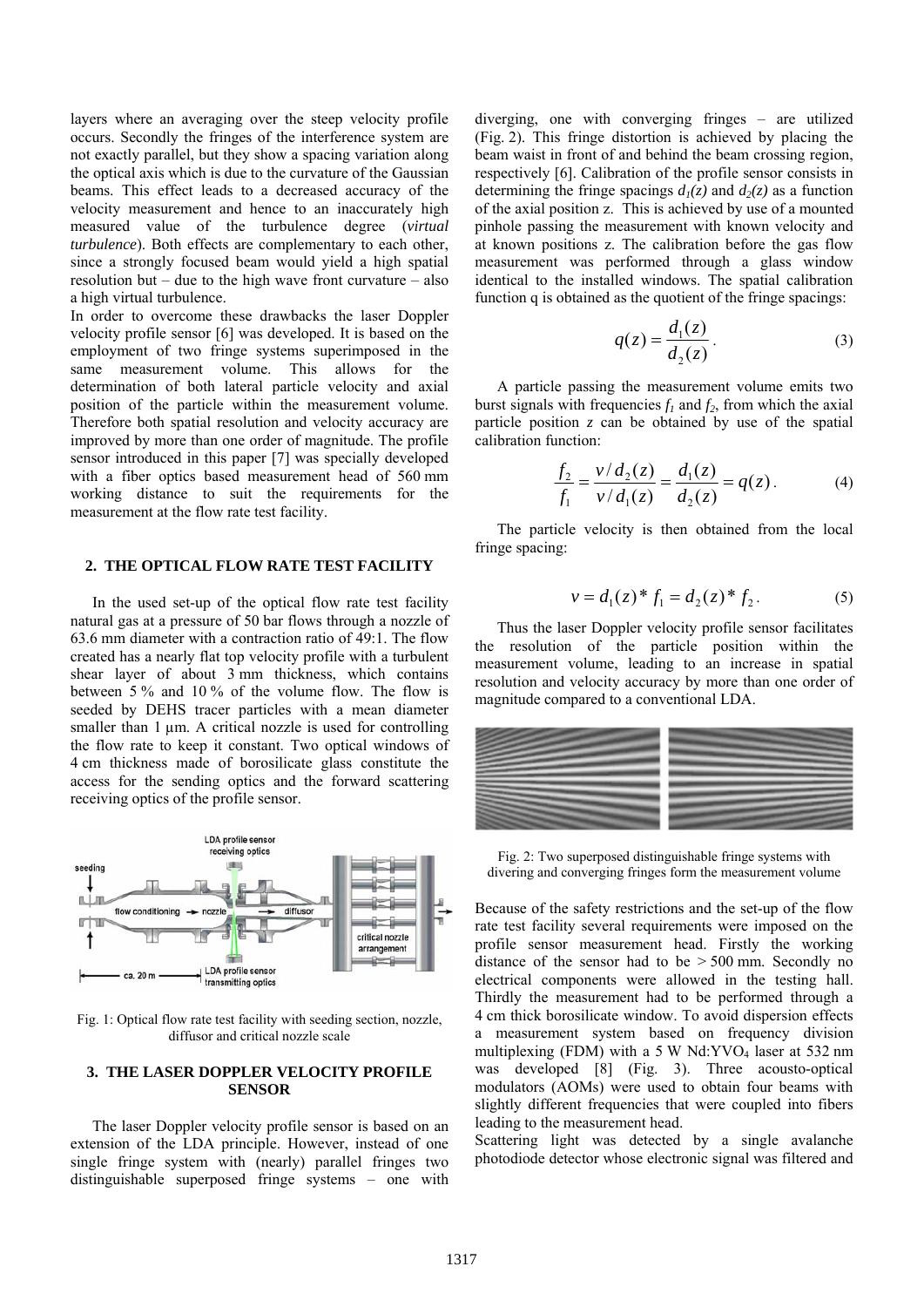down-mixed to obtain the two Doppler frequencies corresponding to the two fringe systems.

The measurement head is shown in Fig. 4. Four 25 m long polarization-maintaining single-mode fibers providing the sending light are connected to separate sending units, which contain a collimating and a focusing lens. Since the lenses are passed on-center aberration effects are minimized, entailing low values of beam quality factor  $M^2$  of 1.0-1.3. The working distance of the sensor amounts to 560 mm. In the current configuration the sensor can measure velocities up to 50 m/s.



Fig. 3: Frequency division multiplexing unit. By use of three AOMs a total of four beams with different frequencies are generated



Fig. 4: The measurement head of the profile laser system consisting of four separate sending units with collimation and focusing lens. The light is delivered by polarization-maintaining fibers

#### **4. MEASUREMENTS AND RESULTS**

For each passing particle the profile sensor records its lateral velocity and axial position. For the profile evaluation the data were allocated to intervals (slots) with an equal width of 200 µm. Within a slot the mean velocity and the turbulence degree  $\sigma_{v}/v$  could be calculated by averaging. By traversing of the sensor the whole nozzle velocity profile was obtained. For comparison reference measurements with a conventional LDA with a measurement volume of 300  $\mu$ m x 300 µm x 1 mm were performed. In this measurement the traversing direction was along the short axis of the LDA to minimize the spatial averaging effect. Fig. 5a and 5b depict the data for both cases. The measurements of both sensors clearly show the top-hat profile of the nozzle flow. However

the top line of the mean velocity profile shows stronger deviations from a straight line for the reference LDA than for the profile sensor. The turbulence intensity in the central region measured by the profile sensor reached values as low as 0.07 % with an average of 0.14 %. This value directly affects the statistical error of the flow rate. For the reference LDA a value of about 2 % was obtained. This large value is due to the effect of virtual turbulence coming from the curvature of the fringes as described in Section 1. The measured turbulence is not inherent to the flow itself, but comes from the velocity measurement uncertainty of the conventional LDA. An upper bound for the real flow turbulence is given by the turbulence intensity measured by the profile sensor. This measurement shows that for this flow measurement the velocity accuracy is more than one order of magnitude higher for the profile sensor than for the conventional LDA.



Fig. 5a: Measured mean velocity profile for profile sensor and conventional LDA



Fig. 5b: Measured turbulence profile for profile sensor and conventional LDA

Fig. 6a and 6b show the measured mean velocity profile and the profile of the velocity standard deviation of the shear layer region for profile sensor and reference LDA. The mean velocity profile of the profile sensor has a steeper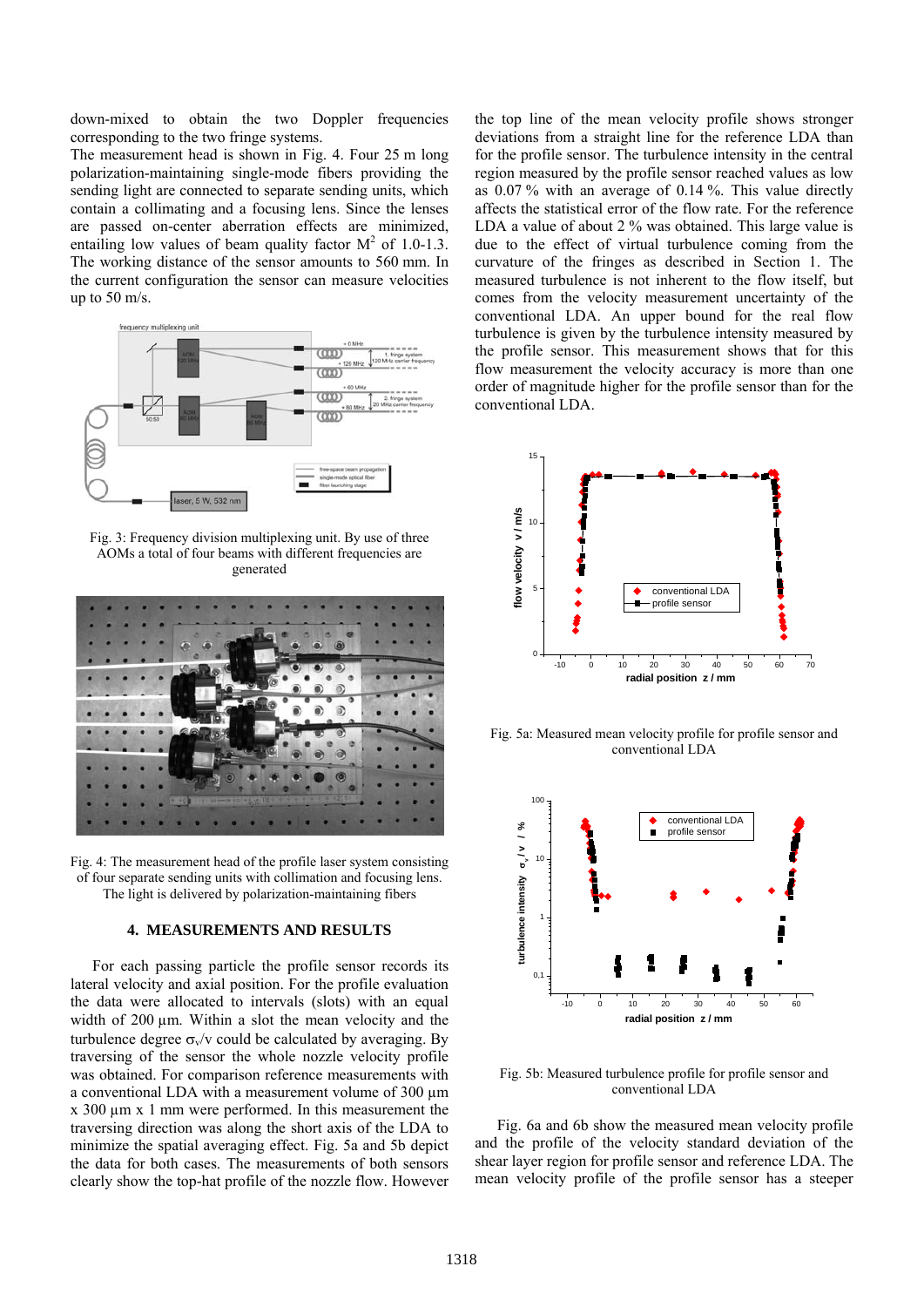slope, which indicates that the spatial averaging effect is smaller than for the LDA. However the effect is expected to be small, since the averaging length amounted to 300 µm for the LDA (given by the measurement volume) and 200 µm for the profile sensor (given by the slot size). For more conclusive results the measurement would have to be performed down to velocities close to zero. Due to the effect of virtual turbulence the standard deviation profile shows consistently higher values for the reference LDA than for the profile sensor. However in relative values this effect is not as large for the shear layer region as for the central region since the measured standard deviation is mostly due to real turbulence inherent in the flow stemming from wall friction.



Fig. 6a: Measured mean velocity profile of the shear layer for profile sensor and reference LDA



Fig. 6b: Measured profile of the velocity standard deviation of the shear layer for profile sensor and reference LDA

For the measured profile data a tanh-profile fit was performed by a least-square algorithm to obtain the total

flow rate *Q* by (2). The turbulence profile was used to estimate the statistical uncertainty  $\sigma$ <sup>0</sup> of the flow rate, resulting in:

$$
Q = (153.80 \pm 1.00) \frac{m^3}{h}.
$$
 (6)

A reference value was deduced from the mass flow rate determined by the critical nozzle scale which was calibrated by the piston prover primary standard:

$$
Q_{ref} = (154.32 \pm 0.42) \frac{m^3}{h}.
$$
 (7)

The relative systematic deviation of measured flow rate and reference value amounts to

$$
\frac{\Delta Q}{Q} = \frac{Q - Q_{ref}}{Q_{ref}} = -0.33\% \,. \tag{8}
$$

# **5. CONTRIBUTION OF THE CALIBRATION TO THE MEASUREMENT BUDGET**

The flow rate measurement is based on the flow velocity measurement by equation 5. The frequency can be estimated with an accuracy close to the Cramer-Rao lower bound [9]. The fringe spacing is known from calibration by

$$
d = \frac{v_x}{f} = \frac{\Omega r}{f},\tag{9}
$$

where  $v_x$  denotes the pinhole velocity, r the radial distance of the rotating pinhole,  $\Omega$  the rotation frequency of the disc and f the measured Doppler frequency. The by far biggest contribution stems from the radius r which is only known with an accuracy of about 0.5 %.  $\Omega$  has a relative accuracy of  $\leq 5*10^{-4}$  and f can be measured close to the Cramer-Rao lower bound. Using a calibration tool with a better known radius (as described in [3]) would improve the reliability of the measured flow rate significantly.

Other sources of uncertainty might be contributed by the statistical reliability of the profile and the missing data near zero velocity.

## **6. CONCLUSIONS AND OUTLOOK**

A novel laser Doppler velocity profile sensor was designed and applied for the flow rate measurement of high pressure natural gas. The velocity measurement accuracy is increased by more than one order of magnitude compared to a conventional LDA, which is especially visible in the central flow region with a low average turbulence intensity of 0.14 %. The minimum measured turbulence intensity amounted to 0.07 %, which is, to our knowledge, the lowest value determined by any optical method. The measured shear layer shows a slightly higher slope for the profile sensor which is most likely due to its higher spatial resolution. Both velocity accuracy and spatial resolution directly affect the accuracy of the flow rate uncertainty.